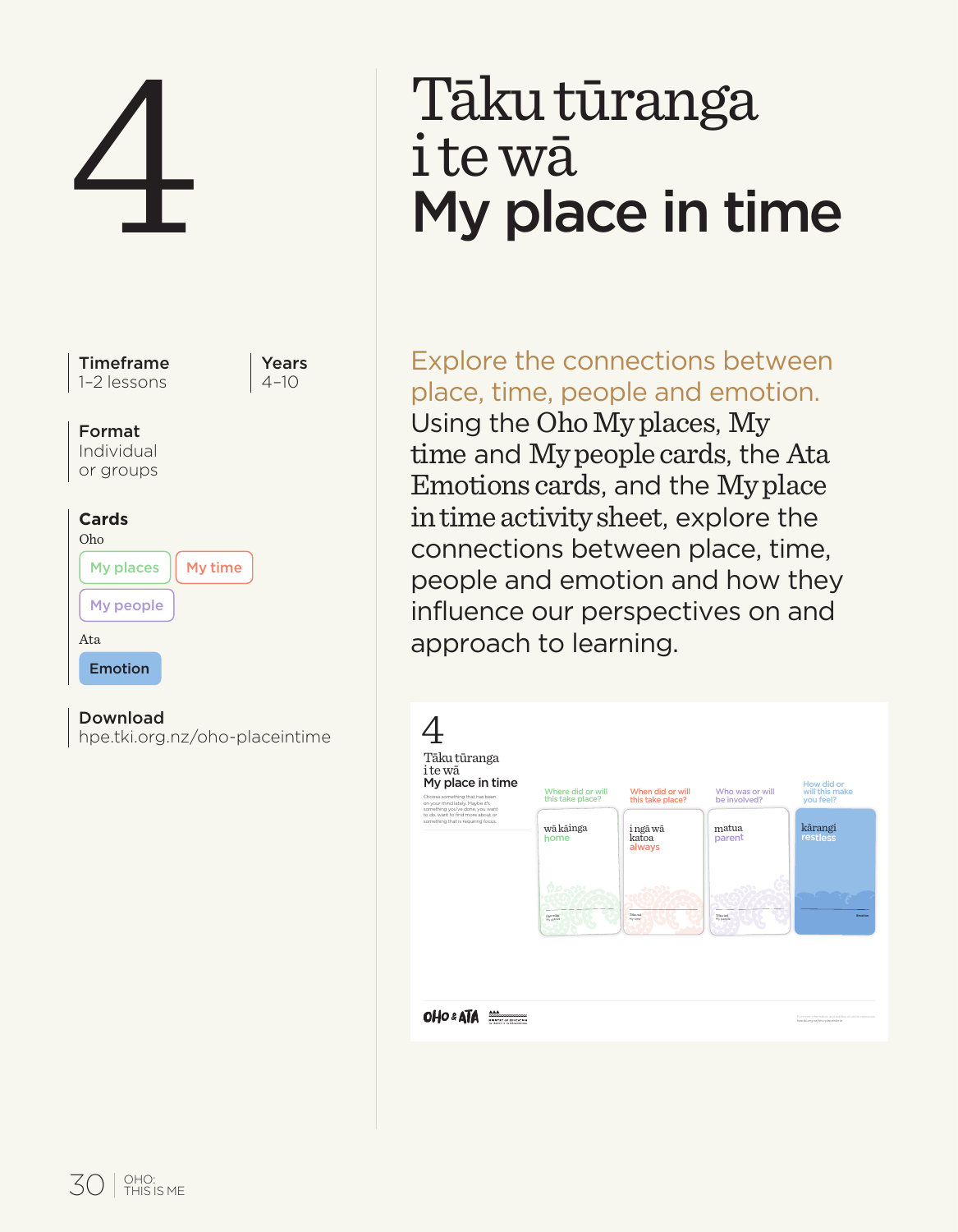#### Ways to use the resource

- If you don't have the Ata resource. download and print the cards from hpe.tki.org.nz/ata or use the blank Oho cards to create your own.
- Learners might have grown up somewhere different to where they live now. Prompt them to think about the places that matter to them most.
- To focus this activity on a more specific learning experience, substitute the Oho My places cards with the Ata Context cards.

#### Discuss & compare

- Explore the different perspectives and ideas around time, place, people and emotion. Then, discuss and compare your findings with the group or classroom.
- What was, is or will be significant about that point in time?
- What makes these places so special? How do they make you feel? What do they look like? What are the sights and smells?
- What role do the people play?
- What significance does your emotional response play?

# Next steps

• Explore other aspects of Connection to place and Identities, languages, cultures and values with the Sorting my places, The names of my places, My unique whānau, My whānau in my place of learning and My culture in my place of learning activities.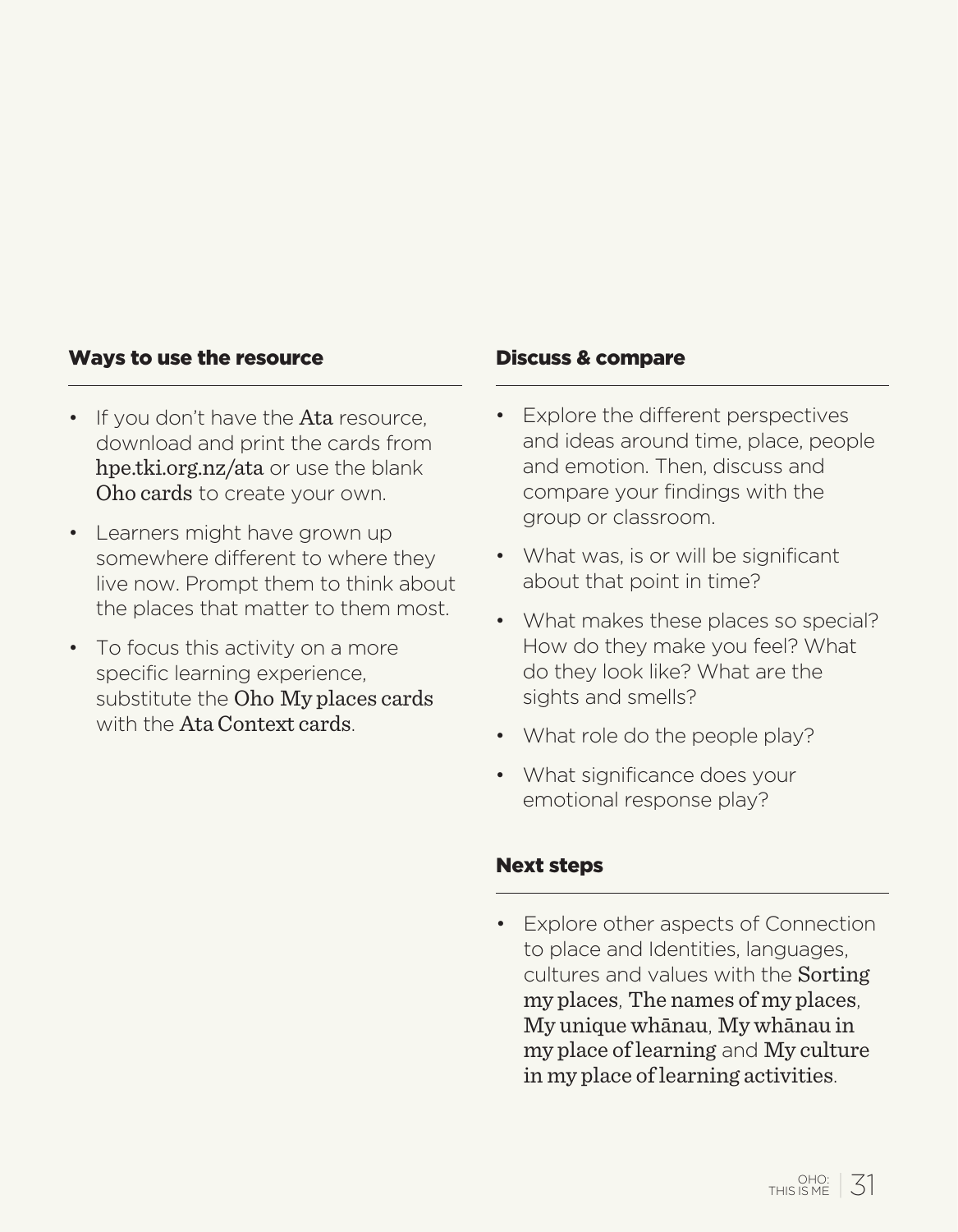# What you will need

Oho My places, My time and My people cards.



# My place in time activity sheet:

One per person or group

| Tāku tūranga<br>i te wā<br>My place in time<br>Choose samething that has been<br>or your mind lately. Maybe EX<br>something you've done, you want<br>to do want to find more about or<br>something that is requiring focus. | Where did or will<br>this take place? | When did or will<br>this take place? | Who was or will<br>he involved? | How did or<br>will this make<br>you feel?                     |
|-----------------------------------------------------------------------------------------------------------------------------------------------------------------------------------------------------------------------------|---------------------------------------|--------------------------------------|---------------------------------|---------------------------------------------------------------|
|                                                                                                                                                                                                                             | <b>County</b><br><b>COLLEGE</b>       | TRUST<br><b>COLLEGE</b>              | Total Card<br>$\sim$            | <b>CONTRACTOR</b>                                             |
| <b>OHO &amp; ATA</b><br><b>Magazine</b>                                                                                                                                                                                     |                                       |                                      |                                 | Contract Manager and<br><b>Martin are not the association</b> |

# Ata Emotions cards.